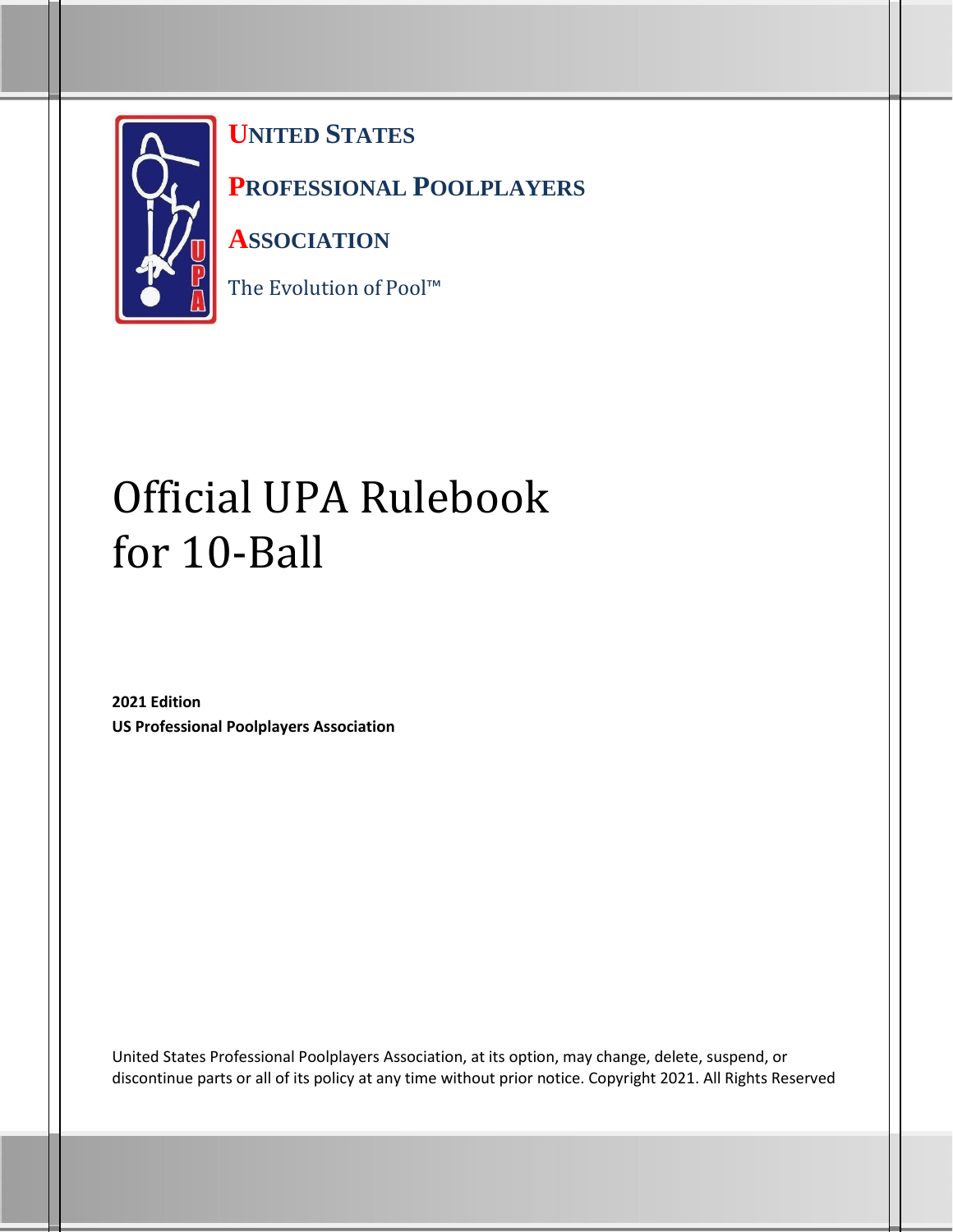Official UPA Rulebook for 10-Ball

Welcome to the official 10-ball rules of the UPA. The rules you are about to read and understand are the collaboration of years of deliberation from our Touring Professionals, both foreign and domestic. Our professionals have come together to ensure a simple yet highly effective ruling system that is sure to challenge you as a player while evolving your level of play.

Please note that due to issues of television, timed matches, and professional match play some rules may somewhat differ from the actual professional tour. The following rules have been slightly amended by our Touring Pros and are intended for amateur use in pool rooms across the nation. These rules are utilized by the UPA Amateur League of Champions™ without exception across the nation. UPA League Operators are obligated to utilize these rules in conjunction with licensingrights.

It is our hope that your desire is to evolve your level of play and standard of sportsmanship. Going forward, take the time to get to know and understand these rules so that you can also educate and encourage your fellow players. Furthering the education of our professional standards will result in nationwide consistency that will help the overall vitality of the sport of pocket billiards in the United States of America.

The United States Professional Poolplayers Association (UPA) is dedicated to the evolution of the entire sport of pocket billiards, so you can enjoy years of game play and continue to grow personally from your experience in the game. The official motto of the UPA brand is The Evolution of Pool™ as we are committed to every aspect of the sport and the vitality of it.

Feel free to contact the UPA if you have any questions or comments so that we may be able to further assist you. Also, be sure to join our League of Champions™ and watch your game rise to professional standards.

Thank you and God bless,

*Frank Alvarez III*

Frank Alvarez III UPA President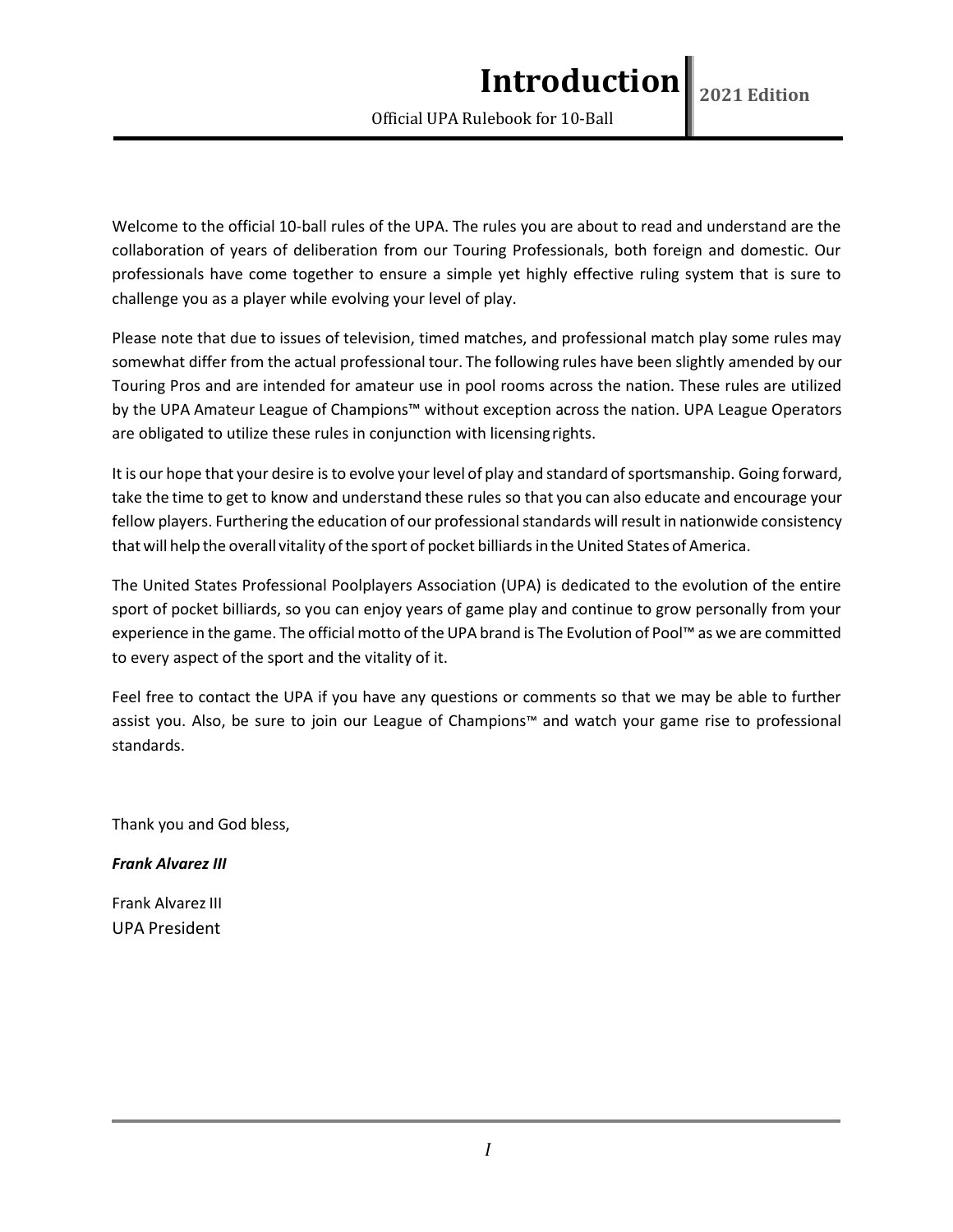# Table of Contents  $\|_{\text{2021 Edtition}}$

Official UPA Rulebook for 10-Ball

| 1.0  |  |  |  |
|------|--|--|--|
| 2.0  |  |  |  |
| 2.1  |  |  |  |
| 2.2  |  |  |  |
| 3.0  |  |  |  |
| 4.0  |  |  |  |
| 5.0  |  |  |  |
| 6.0  |  |  |  |
| 7.0  |  |  |  |
| 7.1  |  |  |  |
| 7.2  |  |  |  |
| 7.3  |  |  |  |
| 7.4  |  |  |  |
| 7.5  |  |  |  |
| 7.6  |  |  |  |
| 7.7  |  |  |  |
| 7.8  |  |  |  |
| 7.9  |  |  |  |
| 7.10 |  |  |  |
| 7.11 |  |  |  |
| 7.12 |  |  |  |
| 7.13 |  |  |  |
| 7.14 |  |  |  |
| 8.0  |  |  |  |
| 8.1  |  |  |  |
| 8.2  |  |  |  |
| 8.3  |  |  |  |
| 8.4  |  |  |  |
| 8.5  |  |  |  |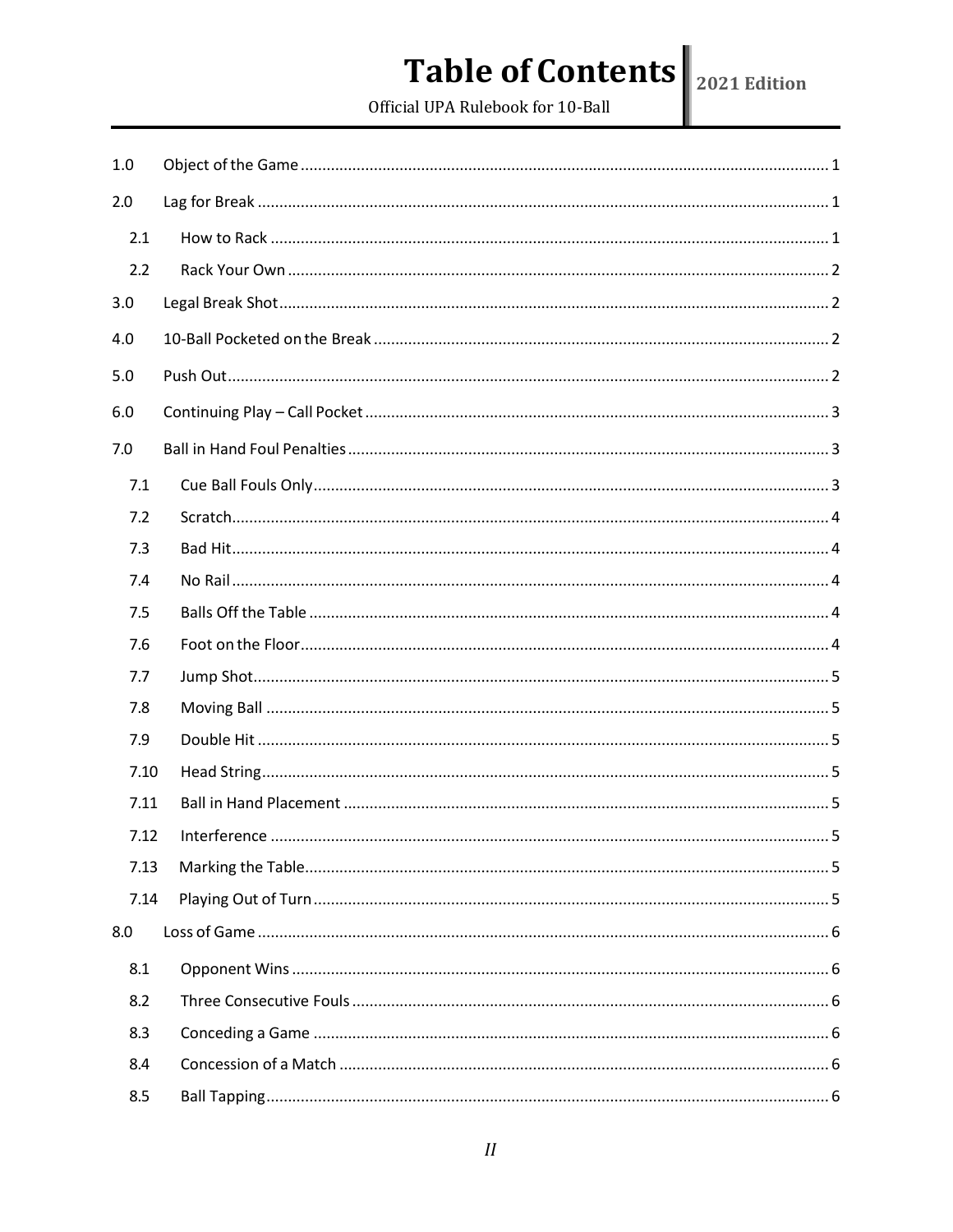# Table of Contents 2021 Edition

| 8.6<br>8.7 |  |  |  |
|------------|--|--|--|
|            |  |  |  |
| 9.0        |  |  |  |
| 9.1        |  |  |  |
| 9.2        |  |  |  |
| 9.3        |  |  |  |
| 9.4        |  |  |  |
| 9.5        |  |  |  |
| 9.6        |  |  |  |
| 9.7        |  |  |  |
| 9.8        |  |  |  |
| 10.0       |  |  |  |
| 10.1       |  |  |  |
| 10.2       |  |  |  |
| 10.3       |  |  |  |
| 10.4       |  |  |  |
| 10.5       |  |  |  |
| 10.6       |  |  |  |
| 10.7       |  |  |  |
| 10.8       |  |  |  |
| 10.9       |  |  |  |
| 10.10      |  |  |  |
|            |  |  |  |
|            |  |  |  |
|            |  |  |  |
| 11.0       |  |  |  |
| 11.1       |  |  |  |
| 11.2       |  |  |  |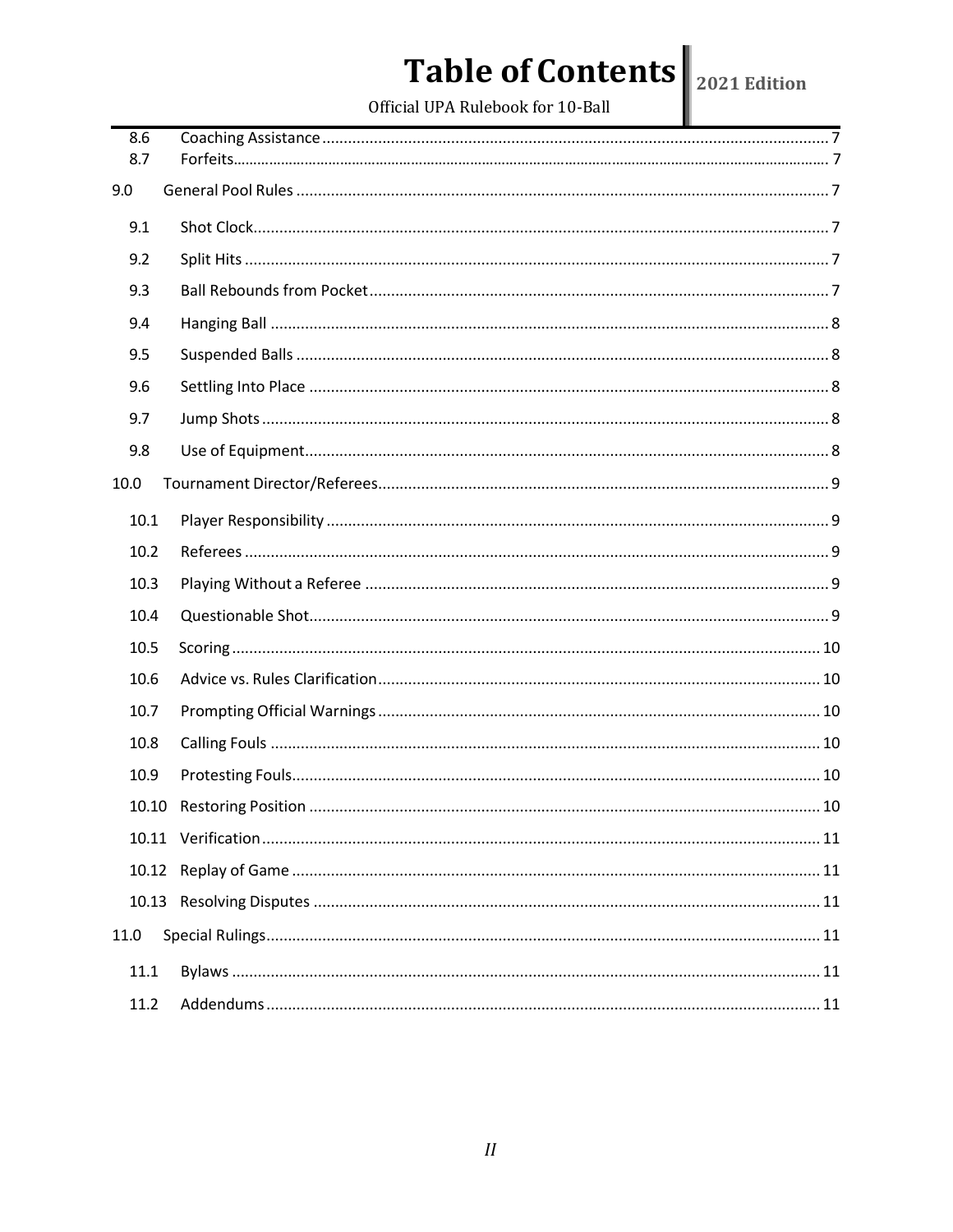# <span id="page-4-0"></span>**1.0 OBJECT OF THE GAME**

The object of 10-ball is to win by legally pocketing the 10-ball into the "Called Pocket."

The cue ball must strike the lowest numbered ball first for a legal hit to occur. After the lowest ball is struck first, either the cue ball or any numbered ball may hit the 10-ball into any pocket for the win (call shot). If the shooting player pockets the lowest numbered ball after a legal hit, the shooting player continues. If no ball is pocketed, either the cue ball or any numbered ball must touch a rail after the cue ball contacts the lowest numbered ball for the shot to be legal.

**NOTE:** If the 10-ball is pocketed illegally or without being "called," then it is to be spotted on the foot spot.

#### **2.0 LAG FOR BREAK**

The player with the lowest Speed (Rating) shall break first with an alternating break format thereafter. In the event that two players with equal Speeds play, a "Lag for Break" shall determine who breaks first with an alternating break format thereafter. Winner of lag is the player whose ball is closer to head of the rail.



#### **2.1 How to Rack**

The balls are racked in a triangle with the 1-ball on the foot spot at the top of the triangle, the 10-ball in the center of the triangle, with the 2-ball & 3-ball placed randomly at the bottom corners, and the rest of the balls randomly dispersed throughout the rack.

**NOTE:** Tables may have flaws that do not allow for acceptable racks directly upon the foot spot. In these cases, players are allowed to rack within a dime's radius of the direct foot spot to achieve a desired rack. Touching or positioning of balls after the rack has been removed is never permitted (exception magic rack). Player must re-rack if this occurs (see 8.5, Ball Tapping).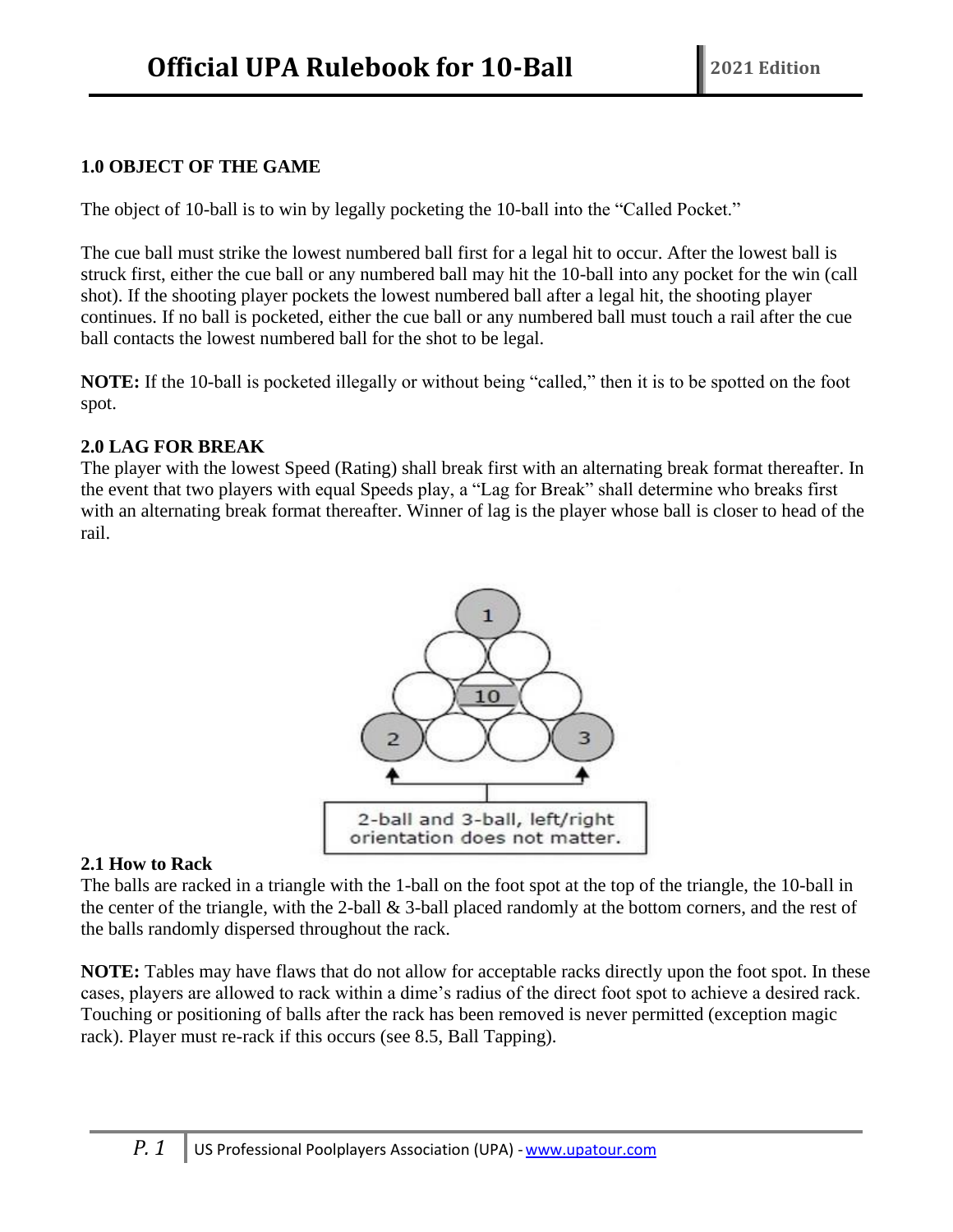# **2.2 Rack Your Own**

When there is no official available, each breaking player shall be responsible for providing themselves a legal and solid rack.

# **3.0 LEGAL BREAK SHOT**

For the break shot to be legal, the breaker (with the base of the cue ball placed anywhere behind the head string) must either pocket an object ball or drive at least three (3) object balls to one or more rails. If the breaker fails to make the legal break requirement, the balls will be re-racked and the opponent shall have the option of breaking, or requesting the offending player to break again.

**NOTE:** If the cue ball is touched by the cue tip and does not meet the legal break requirement, it is considered an "illegal break."

A Legal Break with a Foul committed:

If the breaker makes a legal break, however, commits a foul on the legal break the game is to continue with the opponent having ball in hand.

Break fouls include the following:

- 1. If the 1-ball was not struck first.
- 2. If the cue ball is pocketed or driven off the table.
- 3. If any numbered ball leaves the table or comes to rest on top of a rail.

**NOTE:** A foul on a legal break counts toward the three fouls in the "Three Consecutive Fouls" loss of game rule (see 8.2).

# **4.0 10-BALL POCKETED ON THE BREAK**

Legally pocketing the 10-ball on the break wins the game for the breaker.

# **5.0 PUSH OUT**

Only on the shot immediately following the break, may the shooting player elect to call a "Push." On a "Push Out," (roll-out) the shooter is required to hit the cue ball, but the cue ball is not required to touch another ball or a rail. The shooting player must declare their intention to push either to his opponent or to the referee, or the shot is considered a normal shot. Any ball pocketed on a "Push" stays down except the 10-ball, which would be spotted on the foot spot immediately following the "Push." Following a legal "Push" shot, the incoming player has the option to take the shot from the new position(s) or to pass the shot back to the player who "Pushed Out." No matter who shoots next, on the shot immediately following the "Push Out," the normal course of play continues.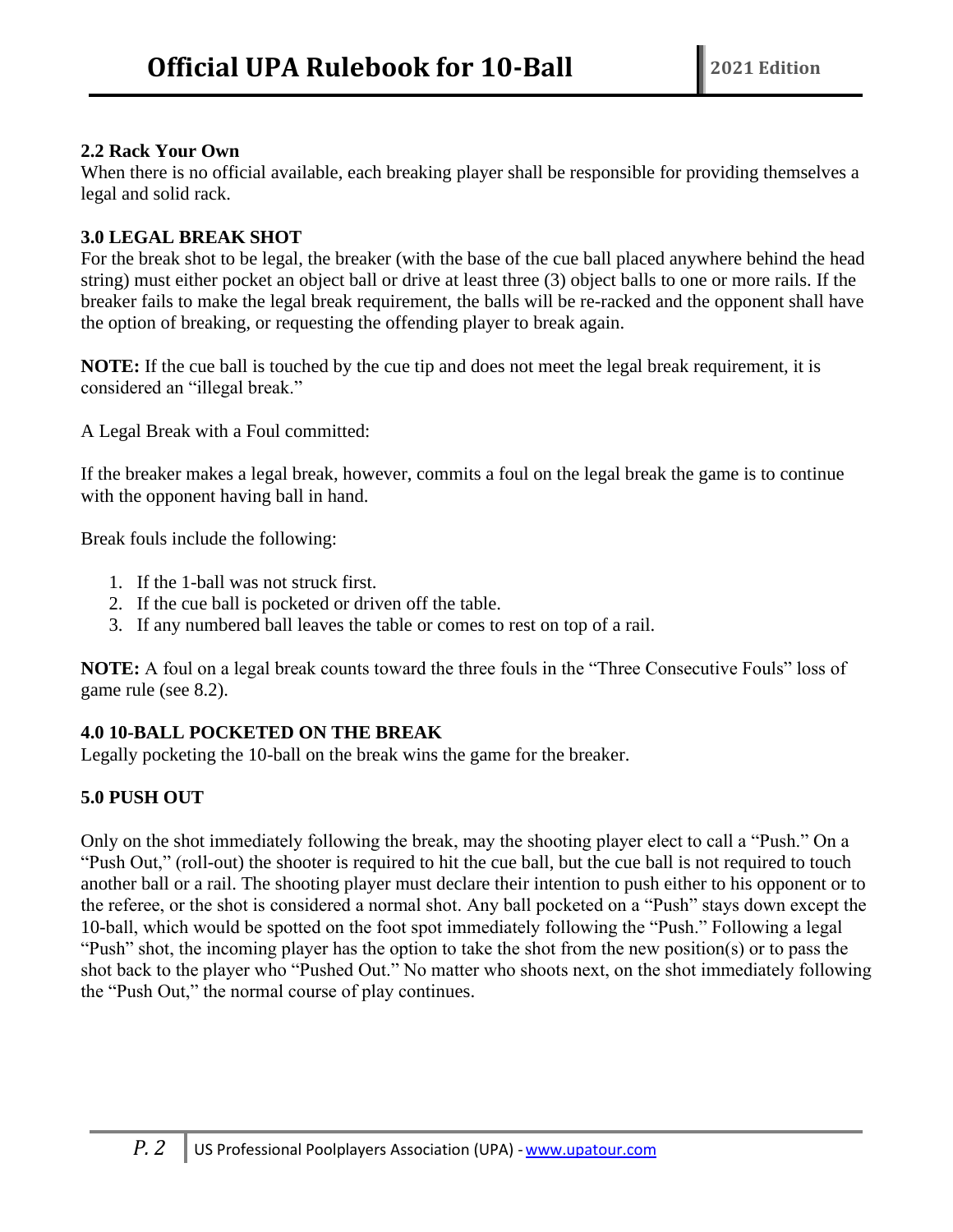# **6.0 CONTINUING PLAY – CALL POCKET**

On the shot immediately following a legal break and/or a Push Out, the shooting player must contact the lowest numbered ball on the table or it is a foul. Unlike 9-Ball, 10-Ball is a "Call Pocket" game and the shooter is encouraged to specify all balls along with their intended pocket. However, obvious balls and their respective pockets do not have to be specified. Any bank shot (object ball to rail), kick shot (rail(s) to object ball), or combinations (2 or more balls) must be called to their designated pocket, or they are considered a miss. When a player successfully pockets the designated object balls, they continue their inning until either a miss, foul, or win occurs.

#### **Call pocket notes:**

a) If the shooter pockets the called ball in an unintended pocket the opponent has the option to accept the table in the current position, or (Pass) require the shooter to continue.

b) If the shooter legally pockets the called ball and an unintended ball is pocketed as well, the shooter continues.

c) When the shooter does not legally pocket the called object ball, however pockets an unintended ball, the opponent has the option to accept the table in the current position, or (Pass) require the shooter to continue.

d) Any ball pocketed remains pocketed (not including the 10-ball).

e) It is never necessary to specify details such as the number of banks, kisses, caroms, rails, etc.

f) The break shot is never considered a "called shot."

g) A ball must hit a rail, or go into a pocket after contact with the cue ball (see 7.4, No Rail).

h) If the shooter pockets a ball after calling a "Safety" the incoming player is granted the option of shooting or passing back to the original shooter.

#### **7.0 BALL IN HAND FOUL PENALTIES**

When a player commits a ball in hand foul, they must relinquish their turn and the incoming player may now place the cue ball anywhere on the table to start their inning. If a player commits more than one foul on one shot, only one foul will be called.

# **7.1 Cue Ball Fouls Only**

a) **Touching the cue ball**: Hitting the cue ball and any other ball simultaneously, or previously is a foul. Touching or causing even the slightest movement of the cue ball (other than a normal shot), even accidentally, is a foul. A player may use the ferrule or shaft of the cue to position the cue ball when a "cue ball in hand" is in play. Using the tip is a foul and ball in hand will be given to the other player.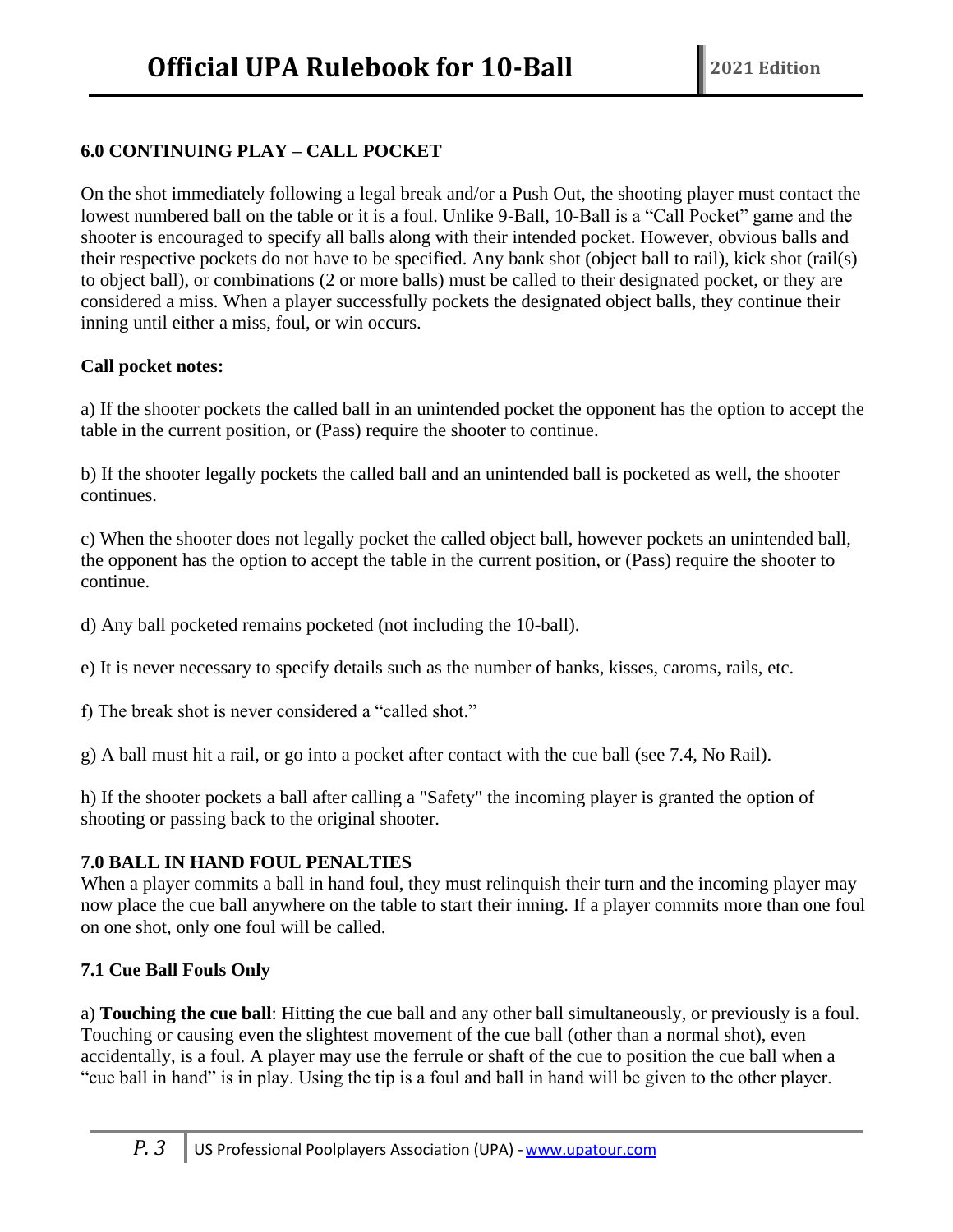b) **Touching a moving object ball**: Touching a moving object ball or allowing a moving ball to hit a foreign object is a ball in hand foul. If the accidental movement of a ball(s) results in the disturbed ball(s) being struck by any moving balls in play, it results in a ball in hand foul.

c) **Touching a still object bal**l: Any still object ball moved can only be moved back to its original position with the permission of the opponent. The opponent may exercise the option of keeping disturbed ball(s) in new position if they so choose. Only after receiving consent from the opponent, the player who has committed the error may move the disturbed object ball(s) back to original position. If the player who has committed the infraction touches any of the disturbed balls without consent of the opponent, it will result in a ball in hand foul to the opponent.

**NOTE:** If the 10-ball was pocketed by a player's hand or cue, it is a ball in hand foul to the opponent, and the opponent has the option of placing the 10-ball back to its original position or having it placed on the foot spot. Opponent shall continue with ball in hand.

#### **7.2 Scratch**

Pocketing the cue ball or driving it off the table is a ball in hand foul.

#### **7.3 Bad Hit**

If the first object ball contacted by the cue ball is not the lowest numbered ball in the remaining order it is a ball in hand foul.

#### **7.4 No Rail**

If after the cue ball strikes a legal ball and neither the cue ball nor any other ball hits a rail or is pocketed, it is a ball in hand foul. A "Frozen" (touching) object ball to the rail does not meet this requirement by virtue of it not "hitting" a rail.

**NOTE:** Players are encouraged to mutually acknowledge when the object ball is "Frozen" (touching) to the rail.

#### **7.5 Balls Off the Table**

Causing any ball to come to rest off the playing surface is a foul and any such ball(s) are pocketed. This includes any accidental movement of a ball which results in a ball falling into a pocket. The ball accidentally pocketed is not brought back into play, and the incoming player has cue ball in hand. If a player knocks a ball off the table and the ball returns to the playing surface after hitting a person or an object, it is a foul (the ball remains on surface). If no object or person was contacted, then normal rules of play apply once the ball returns to the playing surface.

**NOTE:** If a player removes the 10-ball from the playing surface, it results as a foul and the 10-ball is placed on the foot spot.

#### **7.6 Foot on the Floor**

Failure to have at least one foot on the floor at the moment the cue tip strikes the cue ball is a ball in hand foul.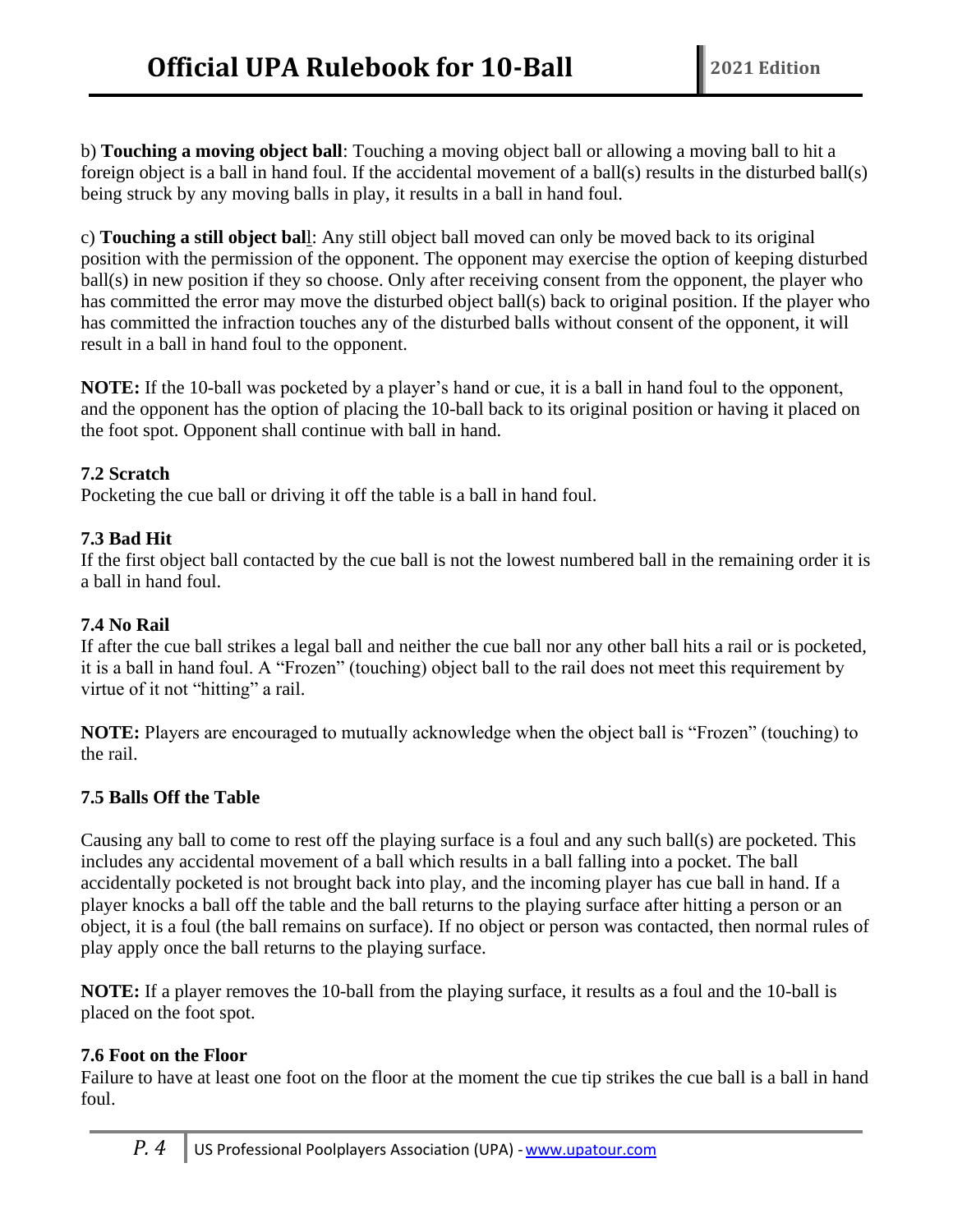# **7.7 Jump Shot**

Any miscue on a jump shot is a ball in hand foul. A legal jump shot must be executed by stroking down through the cue ball (no scooping or miscues).

# **7.8 Moving Ball**

Shooting while any ball is moving is a foul.

# **7.9 Double Hit**

If the cue tip strikes the cue ball twice on the same stroke, it is a ball in hand foul. In order to avoid a double hit, the cue ball must be struck at a minimum of a 45° angle whenever in contact with or riskily close (1/2 inch or closer) to the intended object ball.

**NOTE:** Calling a referee to watch "the hit" is always preferable. The referee shall assume that a foul has been committed if the 45° rule was not utilized by the shooter.

# **7.10 Head String**

The base of the cue ball must be inside the head string on the break or it is a ball in hand foul.

# **7.11 Ball in Hand Placement**

To touch an object ball, in any way, while placing the cue ball is a ball in hand foul.

#### **7.12 Interference**

While the shooting player is at the table, the non-shooting player (including teammates), cannot disturb, make noises, move around, cause distraction (sharking) in any way. All players must conduct themselves in a respectful manner consistent with that of a professional, or it may result in an "Official Warning" by a UPA representative or tournament official followed by the calling of a foul (ball in hand) for interference.

**NOTE:** It is understood that the match is between the two players and teammates are not permitted to instruct unless called upon by the shooting player for a Rules Clarification or Time Out (see 8.6, Coaching Assistance).

# **7.13 Marking the Table**

Marking the table in any way, which could provide a player with an advantage in executing a shot, is a foul, unless the mark is removed to the satisfaction of the opponent or referee prior to shooting.

# **7.14 Playing Out of Turn**

If/when a player shoots out of turn and it is brought to the attention of the offending shooter, the rightful player is to return to the table and continue without any penalties/fouls. It is the responsibility of both players to assume control of the table on their proper inning.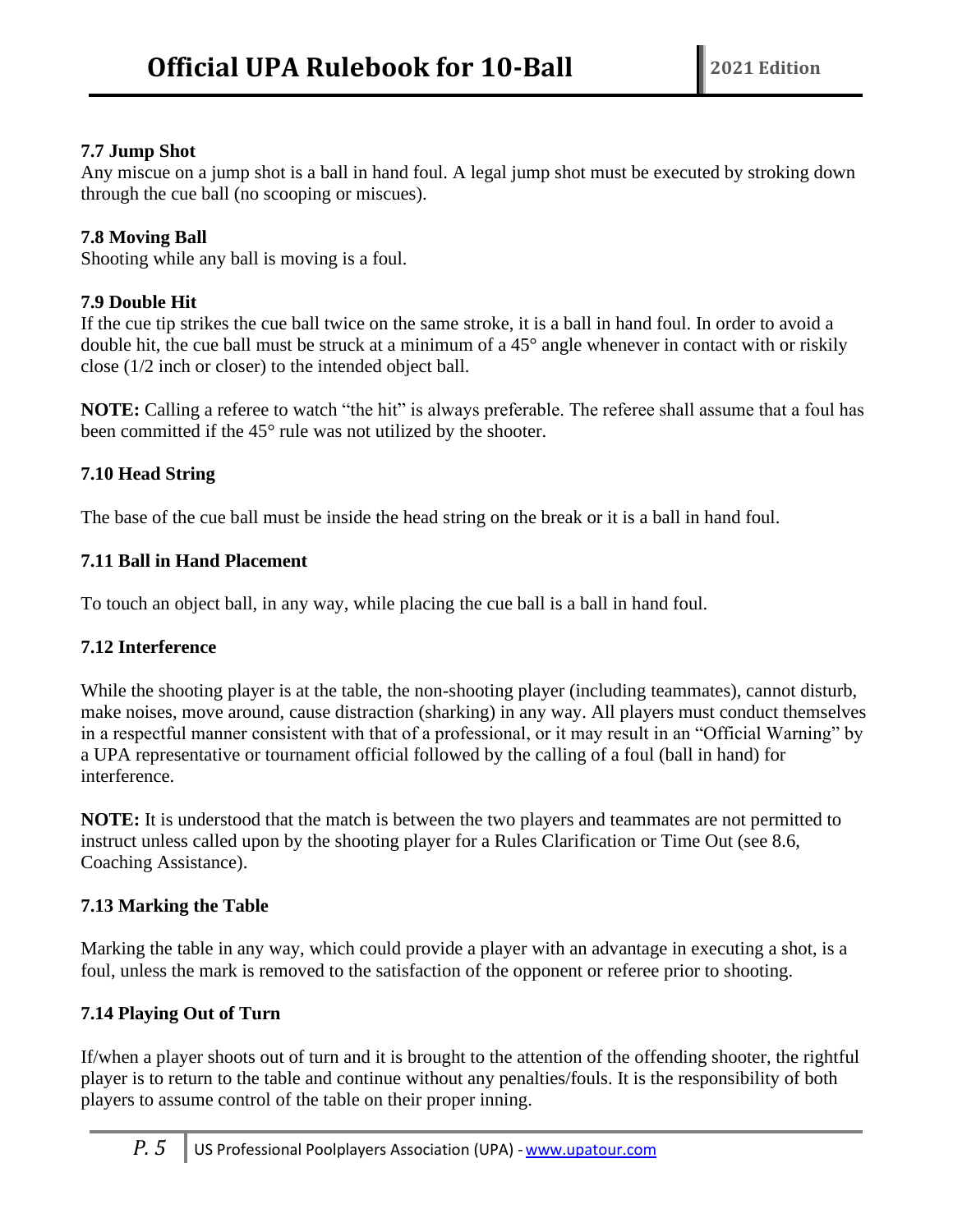#### **8.0 LOSS OF GAME**

#### **8.1 Opponent Wins**

The opponent legally pockets the 10-ball.

#### **8.2 Three Consecutive Fouls**

If a shooter commits a foul three times in a row without making an intervening legal shot, the result is a loss of game. The three consecutive fouls must occur in the same game. After the 2nd foul has been committed, the opponent must verbally warn the shooter that they have committed their 2nd foul. A 3rd foul will result in a loss of game.

**NOTE:** If the shooter is not warned after the 2nd foul and commits a 3rd, it will not be a loss of game. The opponent must again warn the shooter that the next foul committed will result in a loss of game.

#### **8.3 Conceding a Game**

Concession of a game or games in tournament play is never encouraged. The shooting player must finish his/her inning, or the result shall be a loss of game(s) for the conceding player. Any concession of game, for any reason, is considered a loss for the offending player.

#### **8.4 Concession of a Match**

Unscrewing any cues during the last game, putting on a jacket, leaving the room, or undertaking any other actions which would indicate that the match is over, is considered a forfeiture of the match (consult UPA representative or tournament official).

#### **8.5 Ball Tapping**

Tapping balls is not permitted. After an "Official Warning" by a UPA representative or tournament official has been granted to the offender, the penalty for ball tapping shall be the loss of the current game. Only tournament officials may tap in balls when warranted.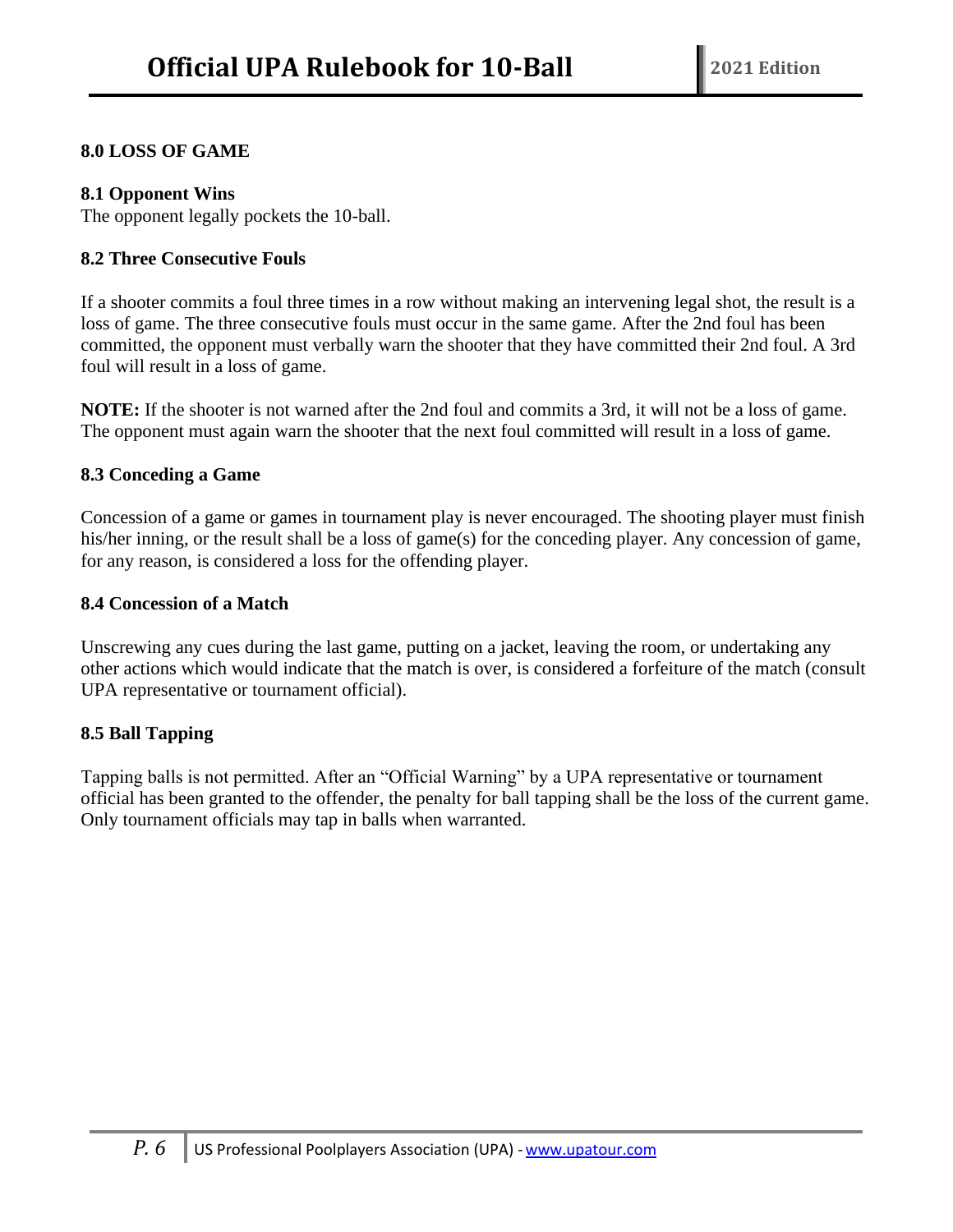# **8.6 Coaching Assistance**

During their inning and only once per game, only the shooting player may call a "Time Out" that shall last no more than a two (2) minute period. During this time the player may receive instruction from an available teammate. Otherwise a player who receives advice (anytime) shall grant a ball in hand foul to the opponent. And on the second (2nd) infraction shall grant the current game in favor of the opponent by a forfeit.

**Calling a Time Out:** When the shooting player calls a "Time Out" they are to select an available team member to immediately assist them without conferring with other parties.

#### **8.7 Forfeits**

Players are allotted fifteen (15) minutes to begin their match, or the match is considered forfeited.

**NOTE:** Once a match is scheduled to start and a fifteen (15) minute count is desired, the opponent is to notify a tournament official, or UPA representative for an official count.

# **9.0 GENERAL POOL RULES**

#### **9.1 Shot Clock**

Shot Clock implementation is at the sole discretion of the UPA, its representatives or tournament officials. When a shot clock is utilized it shall be used for both players competing in the following manner:

Each shooting player is allotted one (1) minute per shot, or a "ball in hand" foul shall be granted to the opponent. The shot clock begins when all balls come to rest. The time keeper (designated by UPA) shall call out "Ten Seconds" once the fifty (50) second mark has been reached, unless the shooter is down on the shot in preparation to shoot. Once one (1) minute has been reached on the shot clock, the shooter must either be stroking or have shot. If the shooter rises (gets off the shot) without execution after the one (1) minute mark has been reached, it shall result in a "ball in hand" foul to the opponent.

# **9.2 Split Hits**

If the cue ball strikes a legal object ball and a non-legal object ball at about the same instant, and it cannot be clearly determined which ball was hit first, the judgment will go in favor of the shooter.

# **9.3 Ball Rebounds from Pocket**

Balls must remain in a pocket to count as pocketed. If a ball goes into a pocket and bounces back on to the playing surface, it is not considered pocketed. If it is the 10-ball, it is not a win. If it is the cue ball, it is not a scratch. Clearing pockets which are full or nearly full of balls is the responsibility of the shooting player.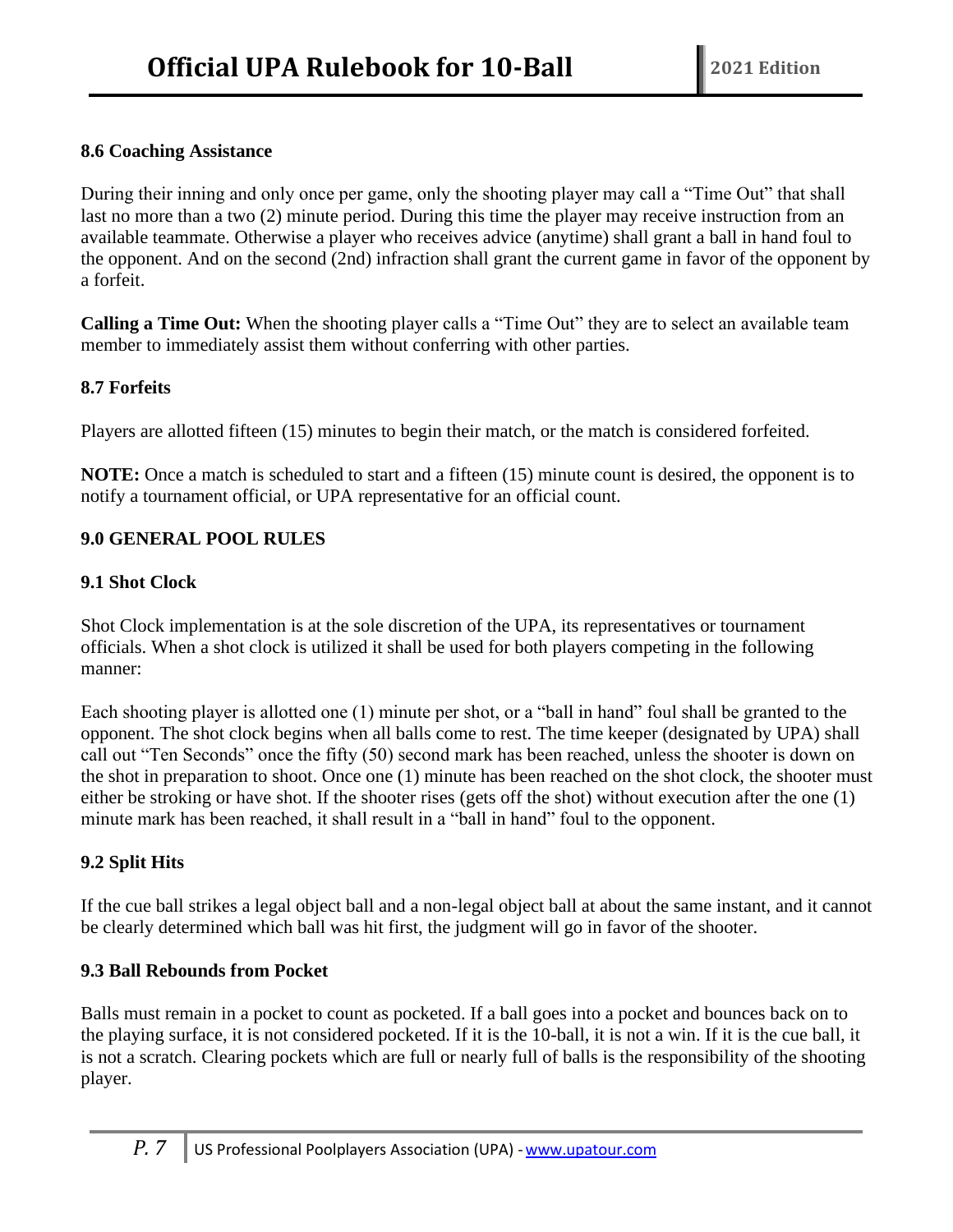# **9.4 Hanging Ball**

If any ball hangs in a pocket and drops within 5 seconds after coming to a complete rest, the ball is considered to be pocketed. If a hanging ball drops in the pocket after being at rest for more than 5 seconds, the ball is returned to the original position on the edge, and the incoming player may begin. Both players will have the opportunity to argue their case. The referee's decision is final.

#### **9.5 Suspended Balls**

If one or more balls become suspended in a pocket beyond the edge of the slate because it is partially supported by other pocketed balls, it is considered pocketed if the removal of the supporting ball(s) would cause the supported/suspended ball(s) to fall into the pocket. Tournament officials are the sole judges of whether this rule applies to any situation.

#### **9.6 Settling Into Place**

A ball may settle slightly after it appears to have stopped, possibly due to slight imperfections in the cloth or table slate. Unless this causes a ball to fall into a pocket, it is considered a normal hazard of play, and will not be moved back. If a ball falls into a pocket as a result of such settling, it is replaced as close as possible to its original position on the lip of the pocket. If a ball falls into a pocket during or just prior to a shot and it has an effect on the shot, the referee will restore the ball to its original position and the shot will be replayed. Players are not penalized for shooting while a ball is settling.

#### **9.7 Jump Shots**

It is legal to cause the cue ball to leave the surface of the table by elevating the butt of the cue and, with a downward stroke, forcing the cue ball to rise off the playing surface. For the shot to be legal only the cue tip may touch the cue ball – the shot must not be "scooped" by the ferrule or shaft. Any miscue on a jump shot is a ball in hand foul. A legal jump cue must be at least 40 inches in length and constructed in typical cue fashion.

**NOTE:** Standard jump cues are accepted including phenolic tips. However, cues that are not typical in appearance must be accepted and approved by the UPA.

#### **9.8 Use of Equipment**

All equipment that is generally accepted throughout the industry is permitted. However, using any equipment in a non-customary manner is never allowed and constitutes a foul. It is the responsibility of the shooting player to know what the intended use of each piece of equipment is: the bridge, jump cues, extensions, etc.

**NOTE:** The use of headphones and other devices are not permitted. The use of racks and balls not provided by the venue must be agreed upon by both players.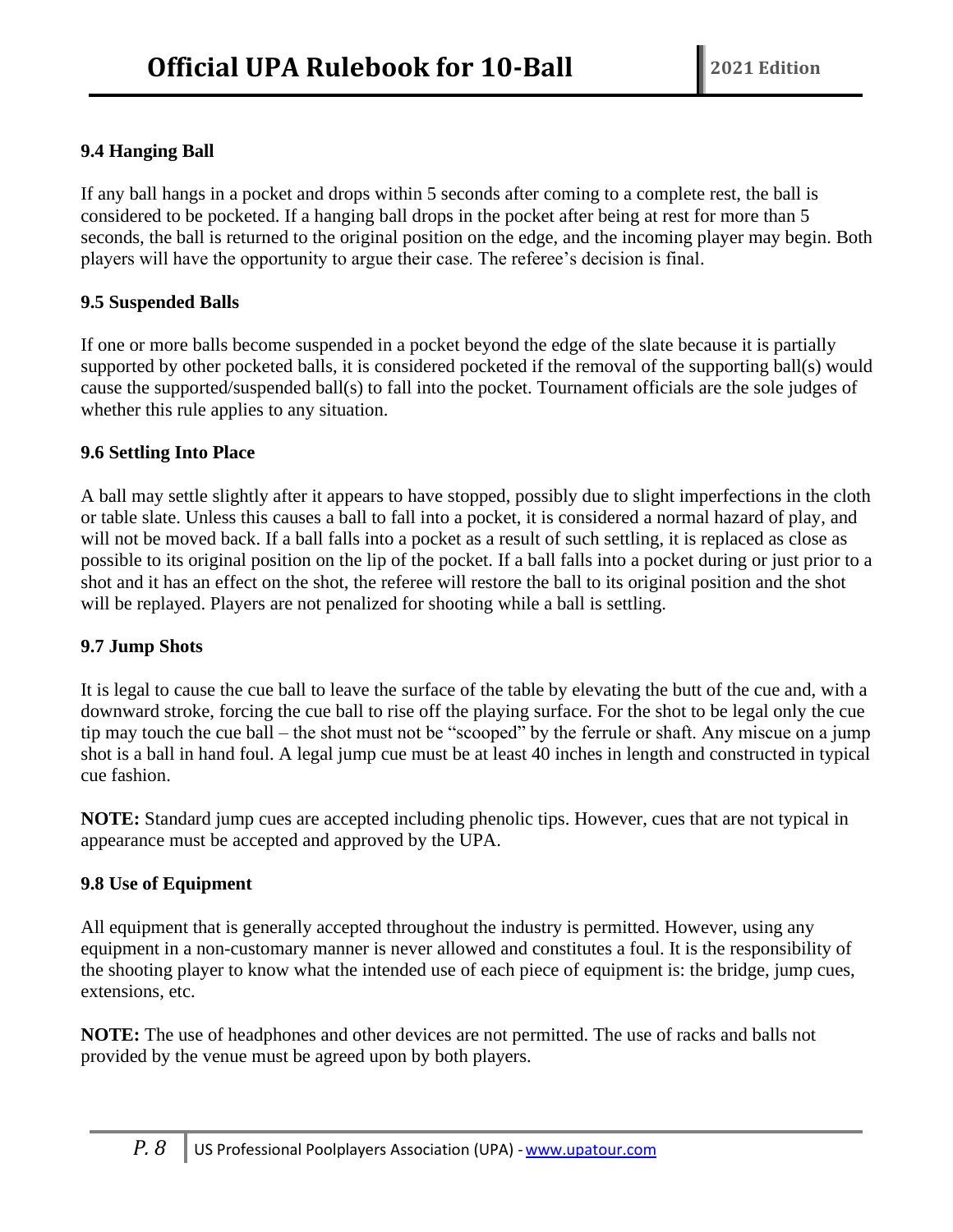## **10.0 TOURNAMENT DIRECTOR/REFEREES**

#### **10.1 Player Responsibility**

It is the responsibility of each member to be aware of all rules, regulations, and schedules relating to competition. Tournament officials will make every reasonable effort to make the information readily available to all players; however, the ultimate responsibility rests with each individual player. There is no recourse if a player does not obtain correct or complete information.

**NOTE:** Players may always call for rule clarifications during league play. This is not considered a "Time Out."

#### **10.2 Referees**

The League Operator (or representatives) will perform the duties of a referee in the event that referees are busy or not utilized. If the Tournament Director, their assistants or a referee is not to be found within a reasonable time frame, a spectator may sub as an official referee when agreed upon by both players and accordance with UPA rules.

#### **10.3 Playing Without a Referee**

When a referee or tournament official is not available, the players in the match will be responsible for racking balls, watching/calling fouls (including on themselves), and insuring adherence to UPA rules of competition. Both players may agree on an audience member (familiar with UPA rules) to stand in and perform any duty of a tournament official.

#### **10.4 Questionable Shot**

If there is a shot that could be a questionable hit or foul, the seated player is responsible for calling for a tournament official or agreed upon third (3rd) party to watch the hit before the opponent shoots. Once notified, the player at the table must then wait for an "official" to watch the shot. Likewise, if a player is uncertain whether some rule has been broken, he/she is responsible for seeking immediate clarification from league officials or the rulebook before play continues. After play continues, it is unlikely that a problem can be remedied.

**NOTE:** If a tournament official or third (3rd) party was not utilized, "the call" shall be left to the shooter without further discussion.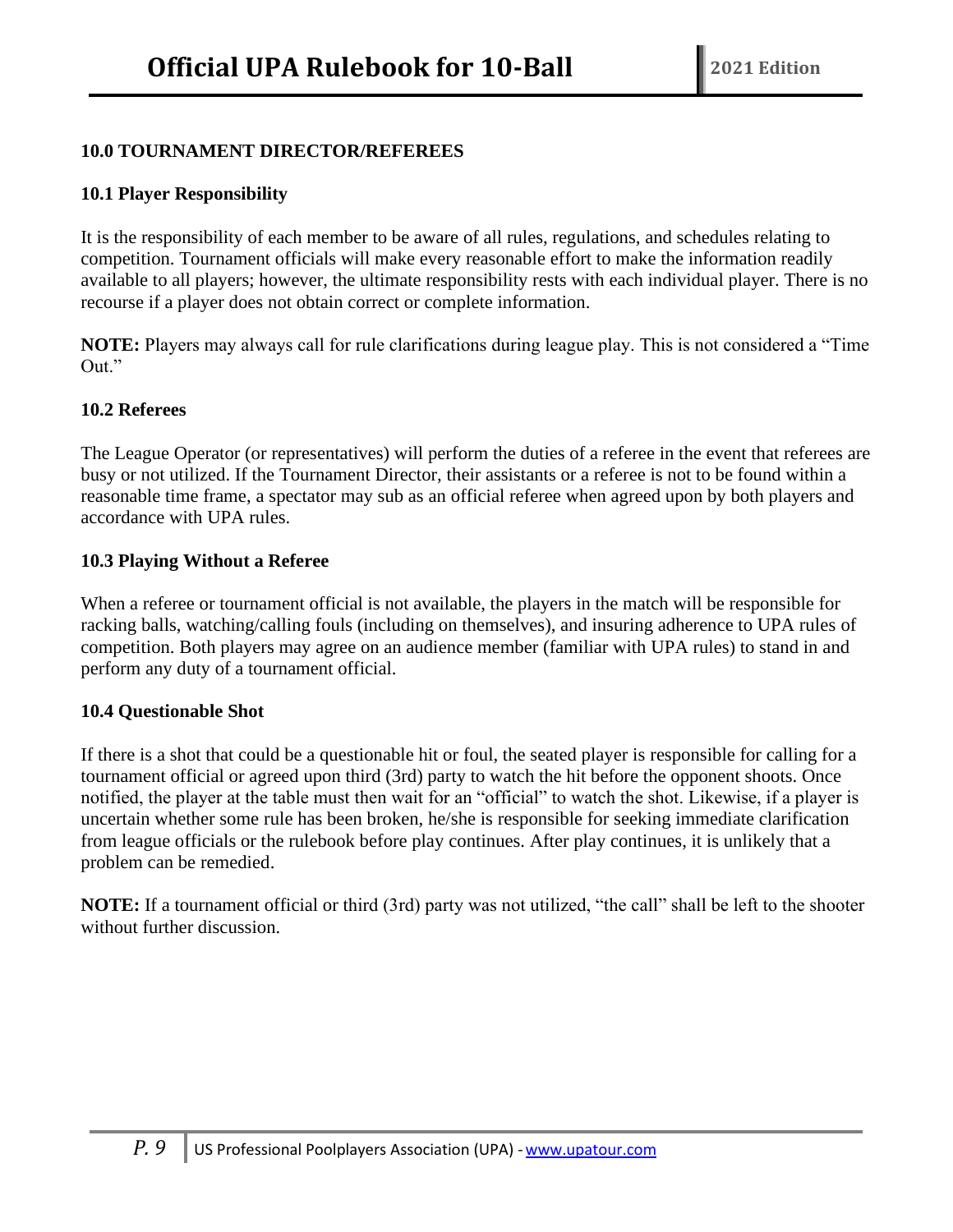# **10.5 Scoring**

Players are encouraged to score their own matches to ensure accuracy, however a third (3rd) party is permitted. The scorer is charged to accurately record what actually took place on the pool table and may clarify with the shooter what the intention was whenever needed. A player always has the right to consult the Scorecard with the scorekeeper. Any disagreements shall be determined by a UPA representative.

**NOTE:** If it is believed a player is purposely calling a pocket, however actually plays a safe, then a safety (S) shall be recorded.

#### **10.6 Advice vs. Rules Clarification**

The referee must never give advice nor offer an opinion on points of play. Only when asked for clarification of a rule will the referee then explain that specific rule. Any incorrect statement made by the referee will not protect a player from enforcement of the actual rule. When asked, the referee must tell either player the score, whether the cue ball is frozen to an object ball or rail, etc. If the referee sees that a foul is about to be committed by either player, he must say nothing until after the foul, since any warning before the foul would constitute "advice" from the referee.

#### **10.7 Prompting Official Warnings**

If either player has the opinion that the referee is failing to issue a mandatory "Official Warning," they may remind the referee that such a warning is necessary.

#### **10.8 Calling Fouls**

The referee will call all fouls as soon as they occur and will inform the incoming player that they have ball in hand.

#### **10.9 Protesting Fouls**

If a player believes that the referee has failed to call a foul, he must protest to the referee before their opponent takes the next shot. If the player fails to do so, the foul is considered not to have occurred.

#### **10.10 Restoring Position**

When it becomes necessary, the referee will restore disturbed balls to their original positions to the best of their ability. The referee may solicit information for this purpose if he/she is not sure of original positions. If the balls were disturbed by a player in the match, the opponent has the option of preventing restoration. If the balls were disturbed by someone else, then it is a mandatory for the referee to restore the balls. In this case, the referee may instruct the shooter to replay the shot after restoration, if the outside interference had an effect on the outcome of the shot. If not, the referee will instruct the shooter to continue play after restoration.